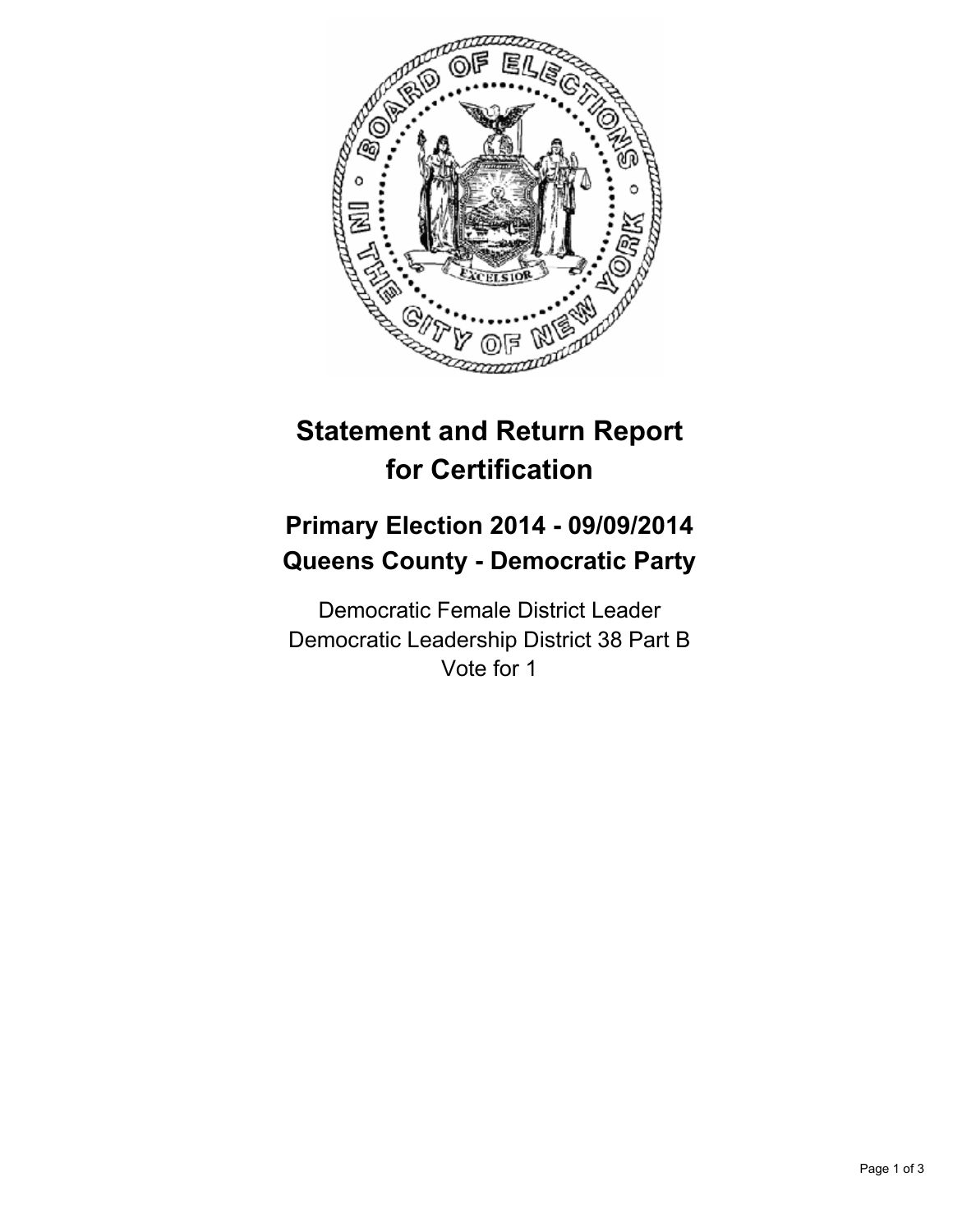

## **Assembly District 38**

| PUBLIC COUNTER                                           | 791 |
|----------------------------------------------------------|-----|
| <b>EMERGENCY</b>                                         | 0   |
| ABSENTEE/MILITARY                                        | 24  |
| FEDERAL                                                  | 0   |
| <b>AFFIDAVIT</b>                                         | 3   |
| <b>Total Ballots</b>                                     | 818 |
| Less - Inapplicable Federal/Special Presidential Ballots | 0   |
| <b>Total Applicable Ballots</b>                          | 818 |
| STEPHANIE M. CONSTANTE                                   | 310 |
| <b>ELEANOR ERRANTE</b>                                   | 380 |
| BHARAT RAMOUTER (WRITE-IN)                               |     |
| LINDA DAUGHTRY (WRITE-IN)                                |     |
| UNATTRIBUTABLE WRITE-IN (WRITE-IN)                       | 1   |
| <b>Total Votes</b>                                       | 693 |
| Unrecorded                                               | 125 |